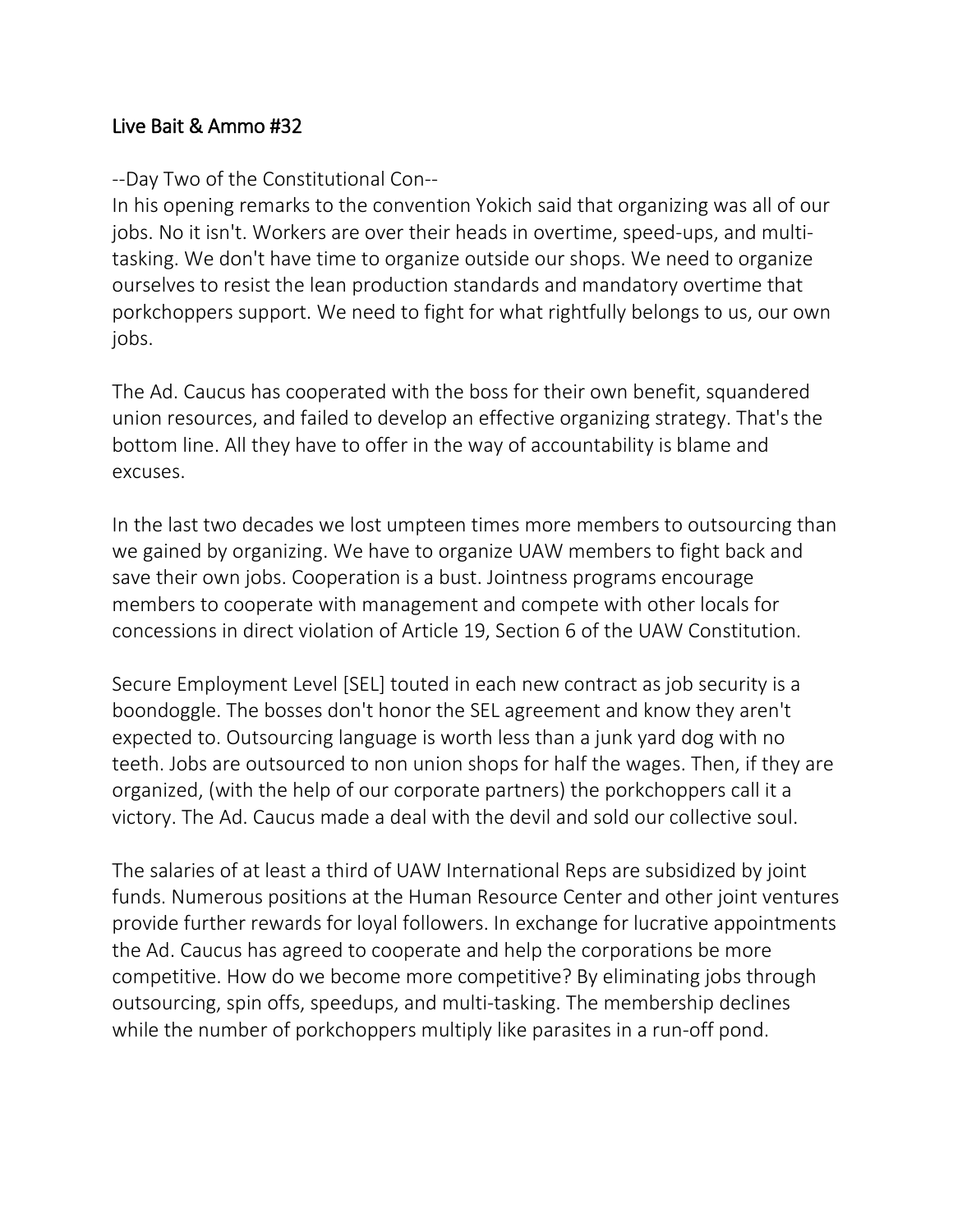On day one of the convention Yokich made a big show of asking if any one was against the resolution on social security. Whenever the subject was non controversial, he refused to accept motions to end debate. He said, I have to ask if anybody is against the resolution because that's part of the job. When the topic was controversial, as we shall see, he spoke from the other side of his mouth.

## The Hogs Are at the Trough

The second day of the convention opened as usual. We sang songs to the flags of two nations and one occupied territory, Canada, the U.S., and Puerto Rico. Then we prayed. Then we heard a bunch of speeches. Then we were read to. A lot of people put their heads down during the readings, an old habit retained from kindergarten. I'm not a gambler but I could hear the coin swallowers calling me caching, ca-ching, ca-ching, an alluring tune for the misbegotten.

The official convention news bulletin declared Unionists Right at Home in Vegas. After compiling the rising fortunes of America's most fabulous town the official UAW News proposed, It's good to know that a good chunk of the money UAW members spend in Las Vegas will find its way into the pockets of other hardworking union members.

It's little wonder that Vegas is the fastest growing union town in America. In a society where industry is irrelevant, workers are dispensable, futures are commodities, options are sold, and the dollar is based on the roulette standard rather than gold, it makes perfect sense that Vegas, a giant mosh pit of low paying service jobs, would offer de-industrialized workers the illusion that we still have a chance.

Win or lose, in Las Vegas we are all players in the sweeping stakes of casino capitalism. Of course, the largest chunk of our money went into the pockets of corpulent thieves.

We proceeded to pass every resolution the Ad. Caucus chose to present. The most surprising was a resolution to transfer \$75 million from our strike fund to the administration. The assets of the Emergency Operations Fund -- including accrued interest and interests on investments -- would be available to finance operations of the International Union in the event the general day-to-day Operating Fund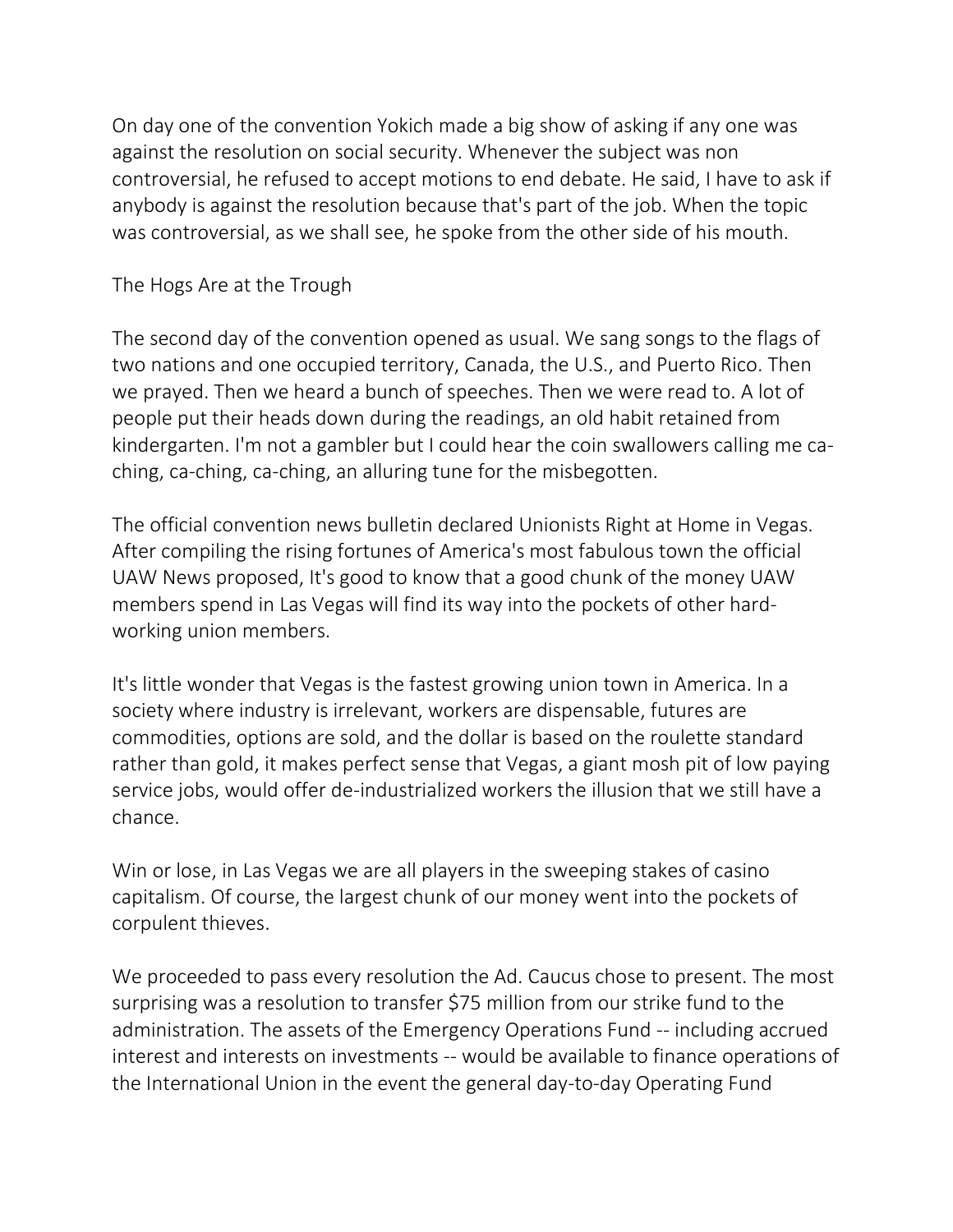resources are insufficient to sustain operations due to the effects of a protracted or expensive strike, a series of strikes, or other events posing a serious threat to the economic viability of the International Union.

The Ad. Caucus claimed this proposal was in keeping with the UAW's tradition of sound financial planning and practices.

The Ad. Caucus is notorious for losing money on bad investments from radio stations, airlines, golf courses, and other non union endeavors of questionable merit.

The Wall St. Journal reported that the golf course at Black Lake lost \$201,900 last year. On top of that the UAW loaned UBG Inc., the company that runs the golf course and which lists Steve Yokich as president, another \$225,000 boosting its UBG loans outstanding to about \$1.48 million.

WSJ stated the union's radio business earned a question from an auditor about its ability to continue as a going concern. United Broadcasting Network Inc. reported a \$2.8 million loss last year and has \$13.9 million more in liabilities than in assets. The UAW lost \$14 million in unsecured loans when Pro Air tanked.

This resolution raised a lot of sticky issues. Did the porkchoppers foresee an impending disaster in the near future? One that might interrupt the steady flow of perks and amenities? If there was a protracted strike, shouldn't the families of strikers come first?

What would the \$75 million be invested in? If there was extra money available in the strike fund what about other uses like creating a pension fund for destitute retirees who lost their pensions because of bankruptcies, or IPS workers who never had a pension?

What about the locked out members of Local 2036 who had their strike benefits cut off?

There were twenty resolutions submitted by local unions concerning strike benefits and funds, some were endorsed by five or six locals together. There was a great deal of interest in the strike fund. I expected a serious debate. Apparently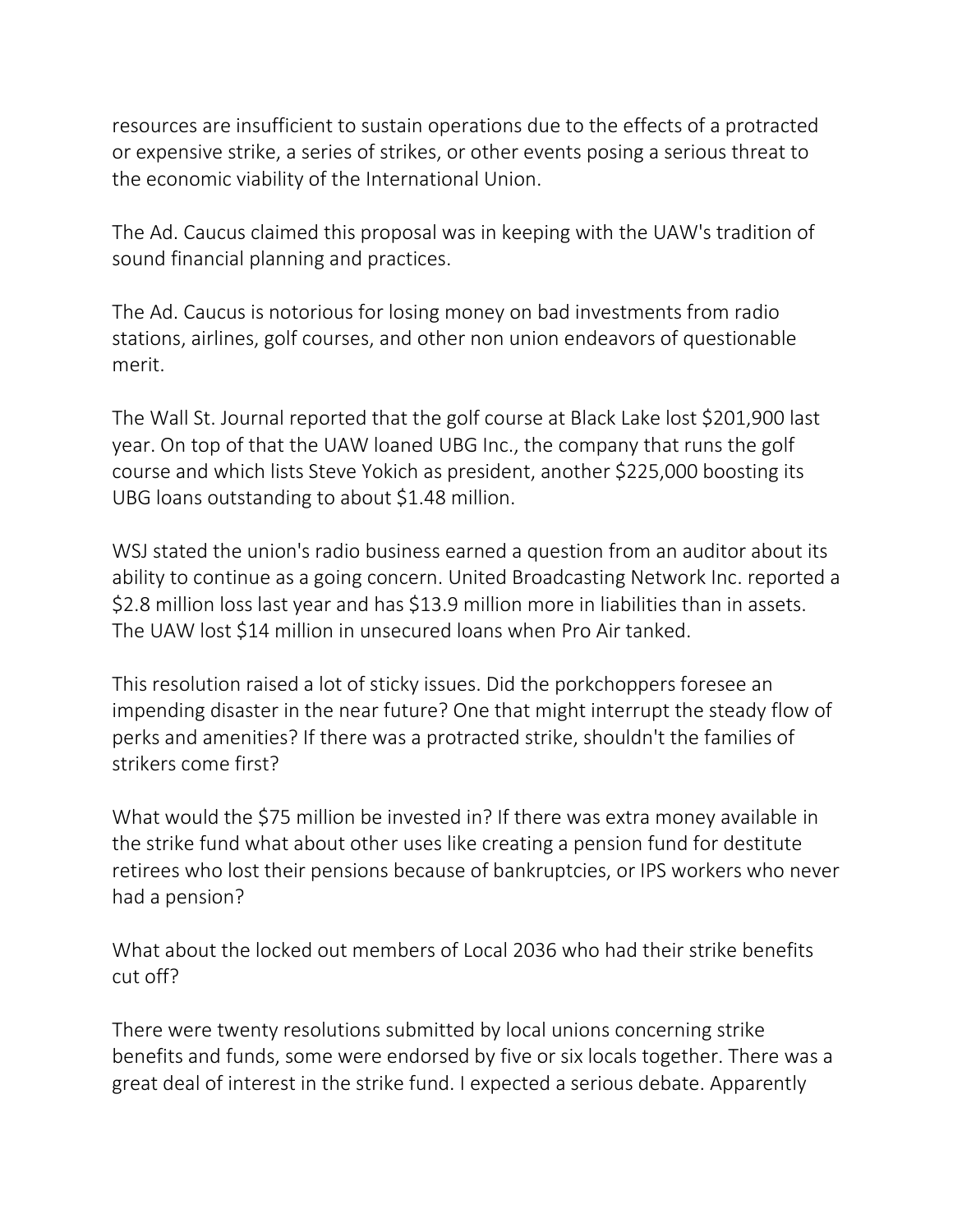the porkchoppers did to. They were prepared. Lackeys rolled dollies into the aisles. Whatever the dollies contained was concealed by a tarp.

The first delegate rose in support of the resolution. The second delegate called for the question, that is, moved to end debate. Yokich didn't protest. He didn't insist, I have to ask if there is anybody against. Hands up, hands down. The band (yes, there was a live band) kazooed Happy Days Are Here Again.

The dollies, loaded with picket signs, were uncovered and the signs were distributed to delegates who proceeded to form a giant conga line and do a hokeypokey all around the hall. The signs bore slogans like: IPS Simply the Best: Skilled Work Deserves Skilled Wages: UAW Parts Suppliers Deserve Job Security .

I was dumbstruck. We gave them \$75 million and we didn't even talk about it. I don't have a very highly developed herd instinct. I sat alone in my chair and watched the lemmings race for the cliff. It's so much fun to lose money in Vegas; that's the magic; that's why it's a great union town.

Afterward a reporter told me, it reminded him of Nuremberg. Everyone fell into line, went along with the crowd, and justified their actions by admitting they were just following. This is how a one party, totalitarian state controls the mob.

After the band exhausted Happy Days, they played, Way Down South in Dixie, and then, of all damn things, Roll Out the Barrel the Hogs Are at the Trough.

It was hard to calm down after that. The lemmings were breathless, but the show must go on. We were the highest tribunal in the UAW. We had important tribuning to do. After more speeches by politicians who appeared to enjoy licking Yokich's boots, and more soporific readings by the Committee for Conventional Conformity, we began debate on the Crisis in Manufacturing.

After my speech on the first day I had a firefly's chance in hell of being recognized, but a brother from the writers union, Lee Sustar, picked up the insurgent banner. He rose in opposition to the resolution, Crisis in Manufacturing.

Crisis in Union Democracy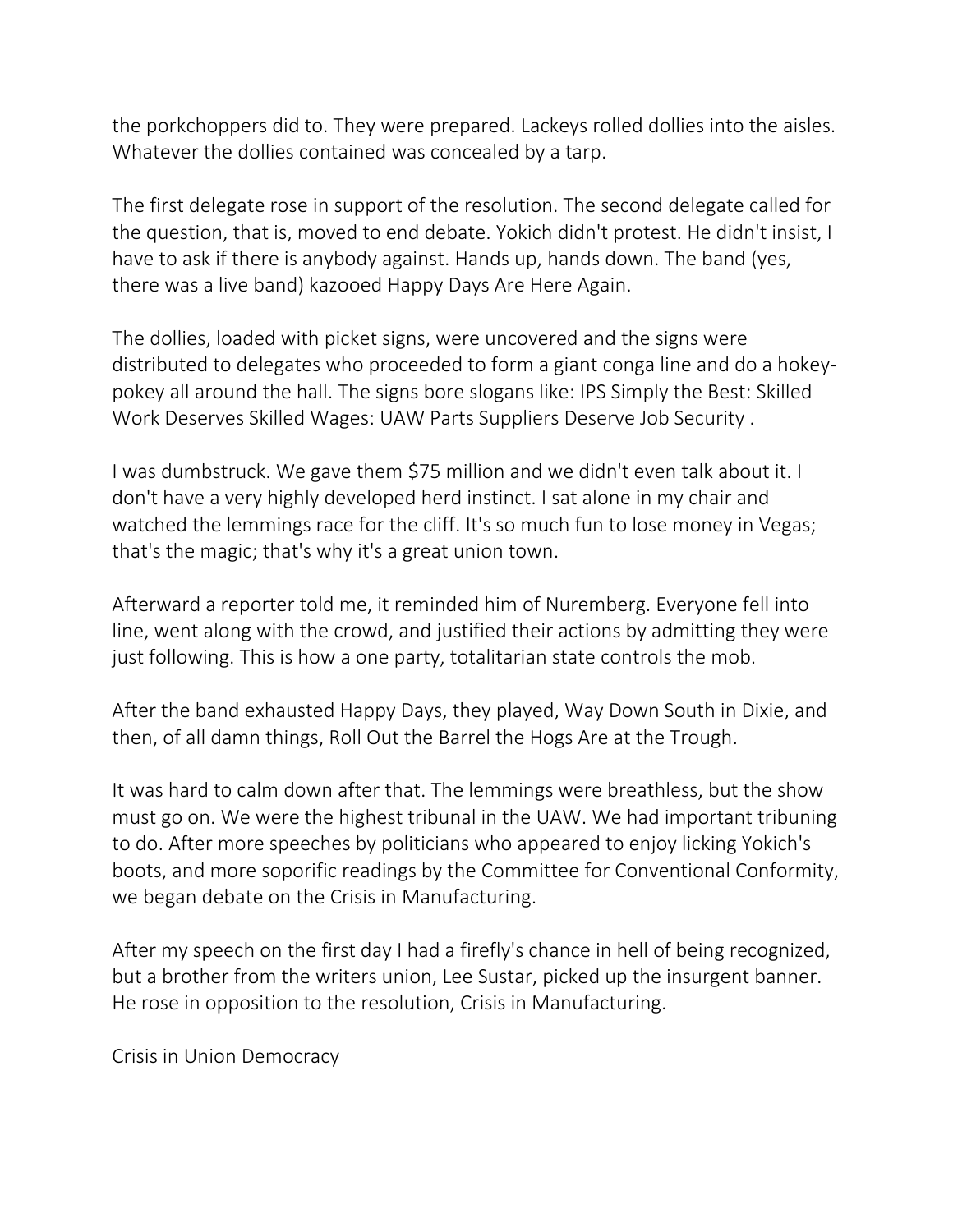I rise in opposition to this motion, not because I disagree with anything that's in it, or with anything that was said by my brothers and sisters who have spoken. I rise to speak against because it doesn't go far enough. The resolution before us takes up the issue of corporate terrorism. I have had the pleasure of meeting some of the best fighters against corporate terrorism that the UAW has seen in recent years.

I am speaking about the brothers and sisters of Local 2036 in Henderson, Ky who were locked out by Accuride Corporation four years ago after offering to return to work from a strike authorized by then Region 3 Director, Ron Gettelfinger. The corporate terrorism these workers have endured can't be overstated.

Marriages have been broken, members have committed suicide, many are dying because of illnesses they contracted working in this dirty and dangerous plant.

These workers are standing up to a corporation which is a key supplier of truck wheels to two of the most profitable plants in the Big Three. The Janesville, WI GM plant, and the Louisville, KY Ford truck plant.

This strategic parts supplier local came into existence through a strike eighteen years ago. They didn't inherit their UAW jobs. They went out and organized and fought to get them. I'm sorry to report to this convention for those who do not know that in January of this year the members of Local 2036 were cut off for the second time from all strike benefits.

This had immediate repercussions in terms of people's medical costs including one brother who had to go in for major heart surgery just days afterwards. At the same time their charter was removed by the International. The members were informed by a letter sent to management, not to them. If we are going to organize the parts industry, if we are going to defend the jobs that exist in the parts industry, we have to stand with those who fight for the UAW in the parts industry. That means, I argue, restoring the strike benefits and the charter of Local 2036 in Henderson, Ky.

I argue therefore that this motion as strong as it is should be tabled until such time we can have full discussion and a report from the International Executive Board on the decision to remove the benefits and charter of Local 2036 and give us the opportunity to take that position before the convention.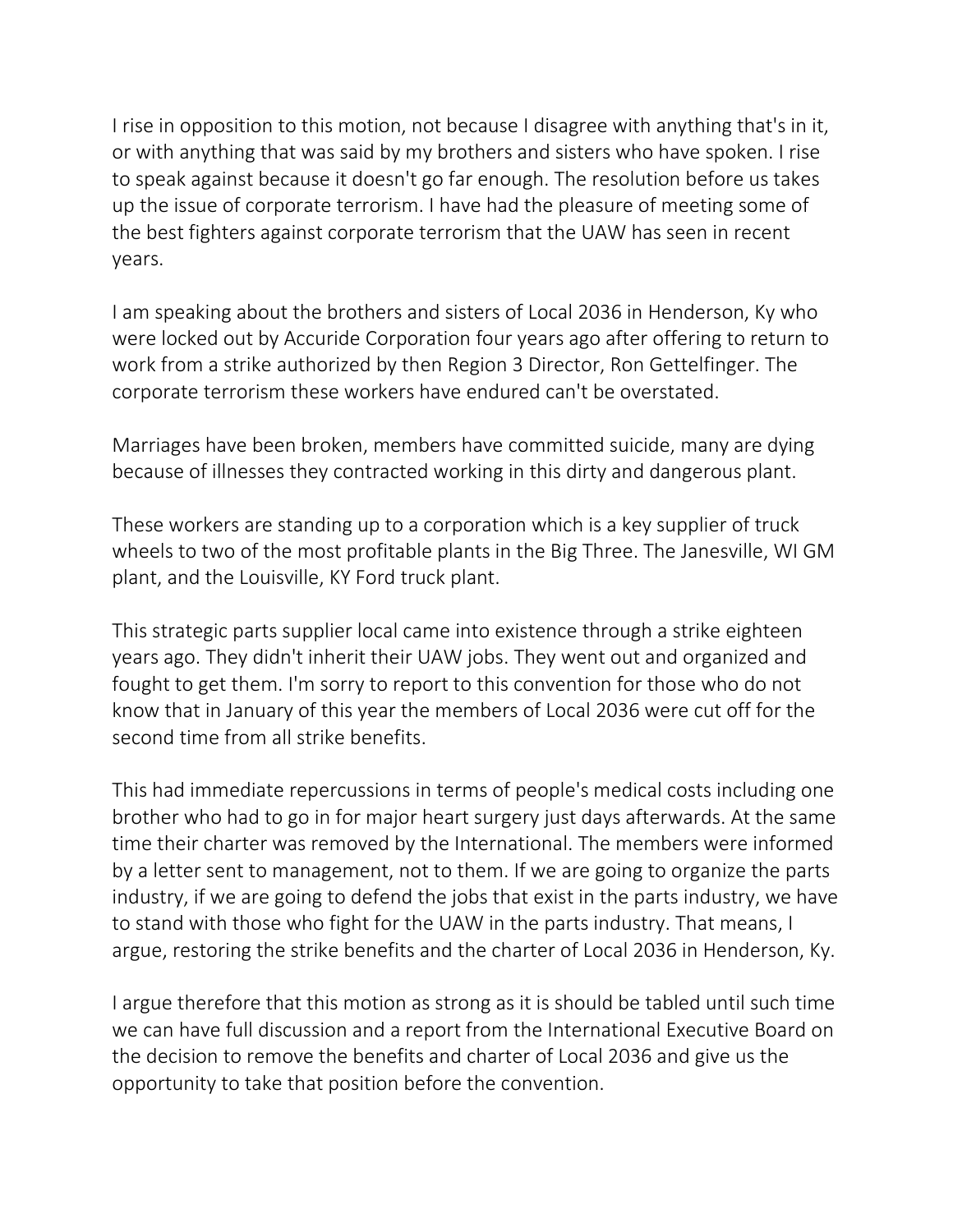Elizabeth Bunn had been chairing this section of the convention but at this point Yokich pushed her aside. He said: Well, brother, I can see where your heart is and ours is as well. We also have to make decisions as to if you can win or lose. Somewhere along the line after 14 million dollars in strike funds for 140 people on strike down to 14 people. [Yokich seemed stuck on the number 14, but these numbers have no relevance to Local 2036 where over 400 members went on strike. They maintained a picket for four years even after the International cut off strike benefits. The president of Local 2036, Bill Priest, told The Gleaner news reporter about 100 were still depending on the strike fund for medical insurance when Yokich pulled the charter. Maybe he was thinking about the 14 million he dumped at Pro Air.]

Yokich added, Somewhere along the line we had the Big Three vice presidents go to the corporations that they represent. We have put all the pressure that we could humanly possibly put. We don't like losing, but once in a while you do lose a game, once in a while, and there's a group in this union that has taken that and run it against every damn thing we do good in this union. And I will not sit here and let people talk about this union in the way you do.

In strict adherence to the Revised Rules of Robert's Disorder the motion to table was ignored. Elizabeth Bunn asked if anyone wanted to speak in favor of the resolution, Crisis in Manufacturing. A loyal follower responded by calling for the question and the debate ended. Brother Yokich didn't ask if anyone was opposed.

Yokich's spin on Local 2036 was revealing. Cutting your losses at the expense of workers' lives is a corporate value not a union or a human value. Trying to diminish the impact by lying about the number of people effected is also a corporate value. Unionists believe An injury to one is an injury to all. But Yokich implied an injury to some doesn't rate much concern. He asserted that sending UAW vice presidents to their corporate counterparts in the Big Three put all the pressure that we could humanly possibly put.

Ad. Caucus followers act more like corporate handmaidens than unionists. When Navistar attempted to bust a Canadian Auto Workers local CAW president, Buzz Hargrove, said, We are prepared to shut down all of our operations. We are not going to allow them to scab our plants and steal our members' jobs.